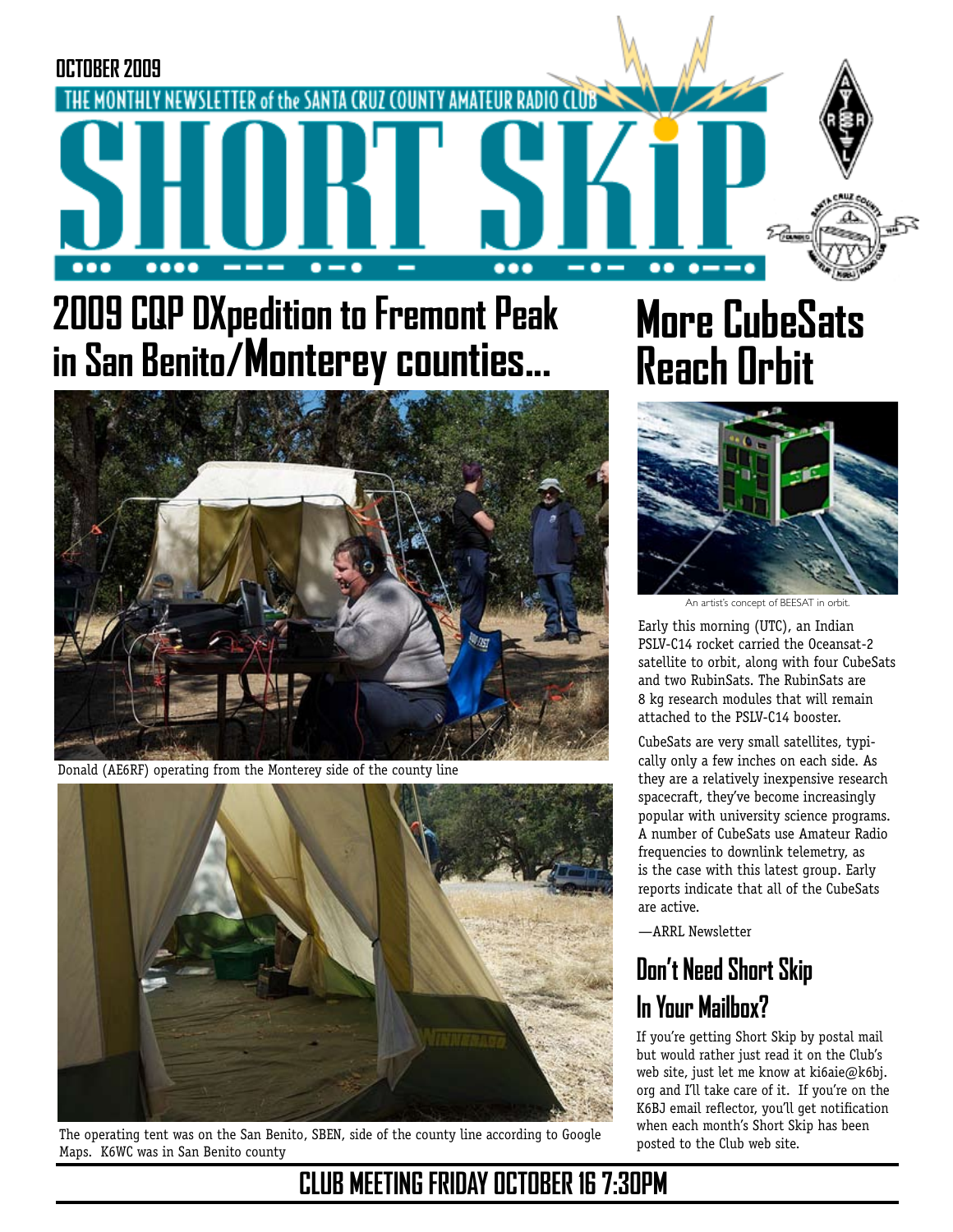## SHORT S

## **Another FB Construction Project**

By Dan Romanchik KB6NU

Last night, my ham radio club, ARROW, held its annual construction night. As reported earlier, we built Bare Bones Board Arduinos, the cute, little microcontroller shown at right.

A dozen guys built one, and all but one got them working. I'm not sure why, but he decided to troubleshoot his Arduino at home.

Perhaps the most challenging part about building the kit was mounting the surface-mount inductor. The technique that I, and most of the other guys used, was to tin the pads, hold down the component with either a tweezers or needle nose pliers, and then reflow the solder. One guy had a heckuva time doing this as the component markings were slightly misprinted on his board, with the ink covering those pads. Carefully scraping off the ink with an X-acto knife remedied that situation.

Several people commented, "They're cute, but what can you do with one of those things"? Well, the latest issue of QEX has an article that uses the Arduino as a keyer. As I noted in the previous blog post, I have an idea to use mine to interface a paddle to my computer, so that I can send code to the computer instead of typing on a keyboard. Another crazy idea I had was to hook a solenoid up to one of the outputs and key a straight key connected to a rig.

Of course, there are a bunch of other possible uses, including controlling a remote antenna switch and monitoring



power supply or battery outputs. There are dozens of other applications outside the shack as well.

Of course, being ever vigilant for topics for future club meetings, the answer to the question, "What can you do with an Arduino"?, is now on our schedule. Next January or February, we'll have a talk about a) how to program the Arduino and b) what one ham did with his.

## **Senate Bill to Study Ham Radio EMCOMM**

A companion bill to the Amateur Radio Emergency Communications Enhancement Act of 2009 was introduced in the U.S. Senate on Tuesday, October 6 by Connecticut Democrat Joe Lieberman and Maine Republican Susan Collins.

Titled Senate Bill 1755, it carries the same name as the House measure introduced this past April by Representative Sheila Jackson-Lee. The bill, if passed, would direct the Department of Homeland Security to undertake a study on emergency communications with an emphasis on the role that ham radio operators play.

S 1755 points out that "There is a strong Federal interest in the effective performance of Amateur Radio Service stations, and that performance must be given support at all

levels of government; and protection against unreasonable regulation and impediments to the provision of the valuable communications provided by such stations.

Introduction of S 1755 is the result of many months of groundwork laid by the American Radio Relay League and appears to be directly based on the basis and purpose of the service. This as outlined in Section 97.1 of the FCC rules. (ARRL)

—Amateur Radio Newsline

#### **Warren Baldwin WA6EWT SK**

I'm writing to let you know that Warren Baldwin WA6EWT is now a Silent Key. He left us last month after a short illness, not long after the passing of his XYL, Jean. Warren was a regular at the coffee group known as MARS (McDonald's Amateur Radio Service), and we miss him a lot. He was an all-around nice guy, with never a mean word to say.

—Kathleen KI6AIE



Received my packet of the new club roster, Short Skip, and club information. Very well done. Thanks to our club Secretary, Kathleen, KI6AIE, and those who worked on it and got it mailed.

The September SCCARC meeting was well attended by about 40 members and guests. This was preceded by our ARES meeting led by Jerry Inman, AE6I. We were hoping to hear speakers from the Equine Evacuation group, discussing the value of ham radio operators helping during the recent fire in the Santa Cruz Mountains. Many animals were led or transported to safety. The use of the FT-60 dual band radio was covered. It is a good rig for new hams in ARES work. There was a discussion of possible commemorative activities for the 20th anniversary of the Loma Prieta Earthquake (17 October 1989). New ham and Santa Cruz historian Sandy Lydon, KJ6CAF, will lead a hiking tour to the epicenter. Our club speaker was Art McDole, W6WJM. Art (92) talked about his early days in ham radio, building his own gear from scrap parts. ."Those were the fun days" he said. He received his ham ticket at the start of WWII but all hams were barred from transmitting until after the war. He was the Public Safety Director of Monterey County for many years. After the meeting, I chatted with Jack Scanlon, KQ6CH, who shuttles between his island home in Hilo and Santa Cruz. He told me that,"Half my belongings and ham gear is divided between those QTHs. Everything I want is at the other house." Al Marconette, KM6VV, and I talked about his years in submarines and his duty aboard USS Proteus, a submarine tender based in Apra Harbor, Guam. At nearly that same time I was in a C-130 squadron based at the Naval Air Station, Agana, on the same island.

I just came from a ham class given by Peter Kyryl, KE6RAX, at the Santa Cruz Yacht Harbor. I was the opening speaker on the topic of marine mobile ham radio and its usefulness for safety and fun at sea. This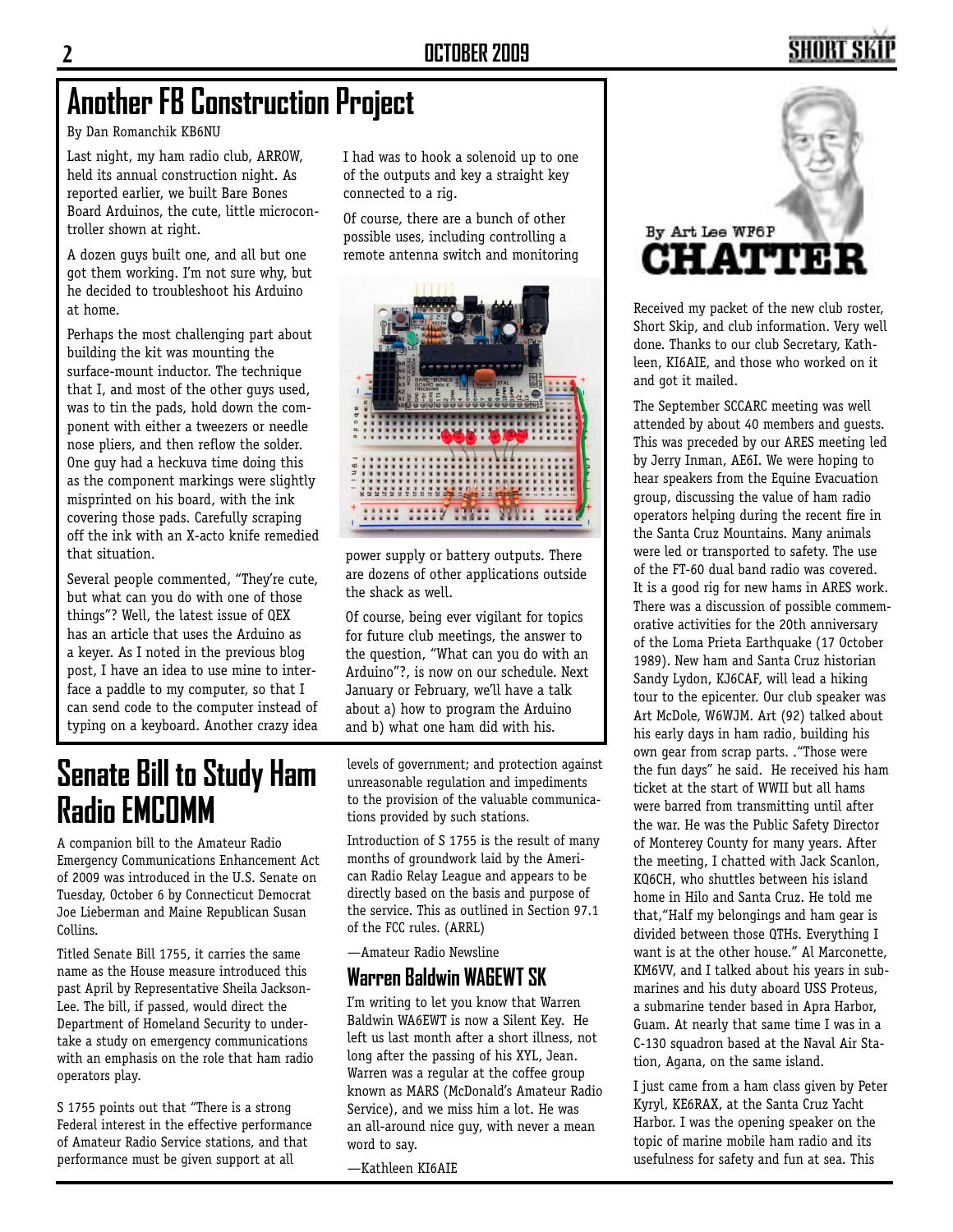## **SHORT SKI**

Saturday afternoon's Amateur Radio class was attended by six marine-oriented students who would soon be licensed and were anxious to get on the air.. To help, Peter had lined up volunteer instructors: Reed, N1WC; Chris, KG6DOZ, and Vick, AE6ID. Lots of experience there, for sure. It is good to see a ham class in action. All the students were highly=2 0motivated, including one who had been in the Navy off Vietnam in the 1960s. He and I were able to swap tales of that era. I was based at Cam Ranh Bay, he was on the USS Samuel Gompers, a destroyer tender. I was saddened to learn that my old friend, world-class salt water sailor Skip Allen, N6NEN, lost his boat at sea and was picked up by a container ship in response to his SOS. Skip had been in a three-day mid-ocean storm and was exhausted. Was afraid he'd be swamped and depended upon ham radio to ask for help from the US Coast Guard.

I had a ride on SF Bay aboard the 66 foot catamaran Sugar Daddy. The main cabin width was 28.5 feet. With only 25 knots of wind we skimmed the water under the Golden Gate Bridge at 22.6 knots of speed over the ground. We crossed the bay from there to Treasure Island, Angel Island and Alcatraz. Having sailed the Bay many times, I have never gone that fast. The owner is taking the big cat across the Pacific to Australia where he will circumnavigate that continent. Shucks, no ham gear on board. Email and satphones but no rag chewing. Would be nice to chat with them on their trip via HF. Ask,"How's it goin'?" etc.

Fine Dining: One cannot enjoy the ambience of the Santa Cruz Diner without meeting a SCCARC member. My latest encounter was with ex-Navy Torpedo Bomber (TBM) rear turret gunner Ralph Evans, W6ENE. With his date, he was enjoying the Wednesday night special prime rib dinner. As a TBM crewmember, Ralph flew out of the Reserve Air Station, Oakland in the 1940s and 50s. At that time I was an SNJ rear seater (no guns).

What a surprise! On Sunday, 4 October, at 0950, was tuning around the bands, clicked to 15 meters to see if anyone was on. Heard a contester calling "Cal QSO Party." There were replys from New Jersey and Florida. Listening more closely, I heard it was Bob Wolbert, K6XX, calling. I tried to understand what was going on, then just came back with my call sign, giving my name and QTH. Bob recognized me and gave me a sign-in ID number of 01! He laughed. Now I'm officially a contester! (Hi Bob!)



During the meeting of the San Lorenzo Valley Amateur Radio Club on Friday evening (October 2) our ARRL Santa Clara Valley Section Manager Bill Dale N2RHV presented Frank Wyatt N6FW with a special certificate of commendation from ARRL, for Frank's long service to amateur radio.

# **The longest Morse Message Ever Sent**

The longest Morse message ever sent took place on October 26, 1864. That's when then Governor of the Territory of Nevada, James W. Nye, ordered that a telegram be sent to President Abraham Lincoln that contained the entire text of the Nevada State Constitution. According to historians, the job of sending such a long telegram at the height of the Civil War was a challenge. This was because there was no direct wirline link from Carson City to Washington, DC. So telegrapher James H. Guild worked seven hours to transmit the message to Salt Lake City, where it was resent to Chicago, then Philadelphia, and finally to the War Department's telegraph Office in Washington. There, two days later, where a 175-page transcription was made. The final page shows a total 16,543word count and cost \$4313.27 to send. In todays dollarettes that would be \$59,229 to pay for the

one- way the transmission. Three days after receiving this telegram and in accordance with an Act of Congress, President Lincoln proclaimed that Nevada was admitted into the Union. This 175-page transcription is now in the holdings of the National Archives and is on display in an exhibition entitled "BIG!" That exhibit celebrates the 75th anniversary of the National Archives by featuring big records, big events and of coarse some very big ideas.

—Amateur Radio Newsline

#### **Ralph Peterson N6JWA SK**

Ralph Peterson passed away on September 24 in Watsonville. He was born in 1915 in Minnesota and lived in Santa Cruz County off and on for the last 40 years. He enjoyed boating and ham radio (N6JWA) and just being with people.